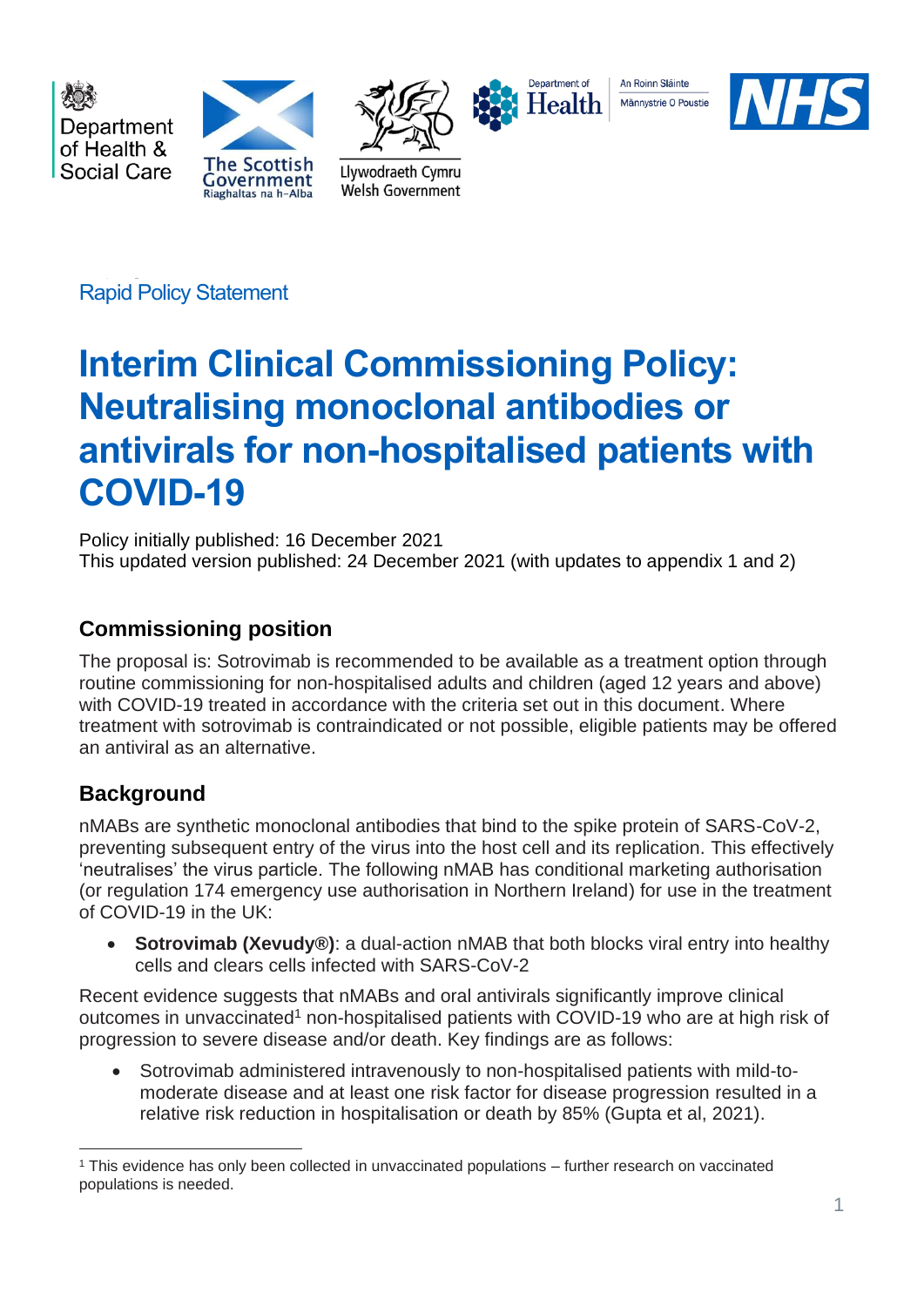• Final results from the Phase 3 MOVe-OUT trial show that the oral antiviral molnupiravir resulted in a relative risk reduction of 30% in the composite primary outcome of hospitalisation or death at day 29 (Bernal et al, 2021).

# **Marketing authorisation**

### **Sotrovimab**

Sotrovimab delivered intravenously has conditional marketing authorisation in Great Britain (England, Scotland and Wales) for the treatment of symptomatic adults and adolescents (aged 12 years and over and weighing at least 40 kg) with acute COVID-19 infection who do not require oxygen supplementation and who are at increased risk of progressing to severe COVID-19 infection. Access to sotrovimab in Northern Ireland for the above indication is through a Regulation 174 approval or a licensing determination by the European Medicines Agency.

### **Molnupiravir**

Molnupiravir administered orally has conditional marketing authorisation in Great Britain (England, Scotland and Wales) for use in the treatment of mild to moderate COVID-19 in adults (aged 18 years and over) with a positive SARS-CoV-2 diagnostic test and who have at least one risk factor for developing severe illness. Access to molnupiravir in Northern Ireland for this indication is through a Regulation 174 approval or a licensing determination by the European Medicines Agency.

# **Eligibility criteria**

Patients must meet all of the eligibility criteria and none of the exclusion criteria. Prehospitalised patients are eligible for treatment<sup>2</sup> if:

• SARS-CoV-2 infection is confirmed by polymerase chain reaction (PCR) testing within the last 5 days

AND

• Onset of symptoms of COVID-19<sup>34</sup> within the last 5 days

AND

• A member of a 'highest' risk group (as defined in Appendix 1).

The eligible patients as outlined in this policy should initially be considered for treatment with an nMAB (sotrovimab). Where an nMAB is contraindicated or the administration of an nMAB is not possible, patients may be treated with a five-day course of molnupiravir if the onset of symptoms is in the last 5 days.

Patients who have received an nMAB within a post-exposure prophylaxis (PEP) or preexposure prophylaxis (PrEP) trial (such as the PROTECT-V trial) who meet the eligibility criteria of this policy can still receive treatment with an nMAB.

<sup>2</sup> For paediatric/adolescent patients (aged 12-17 years inclusive), paediatric multi-disciplinary team (MDT) assessment should be used to determine clinical capacity to benefit from the treatment

<sup>&</sup>lt;sup>3</sup> The following are considered symptoms of COVID-19: feverish, chills, sore throat, cough, shortness of breath or difficulty breathing, nausea, vomiting, diarrhoea, headache, red or watery eyes, body aches, loss of taste or smell, fatigue, loss of appetite, confusion, dizziness, pressure or tight chest, chest pain, stomach ache, rash, sneezing, sputum or phlegm, runny nose

<sup>4</sup> For patients who have been symptomatic (within the specified time period) but are no longer symptomatic, clinical judgement should determine suitability for treatment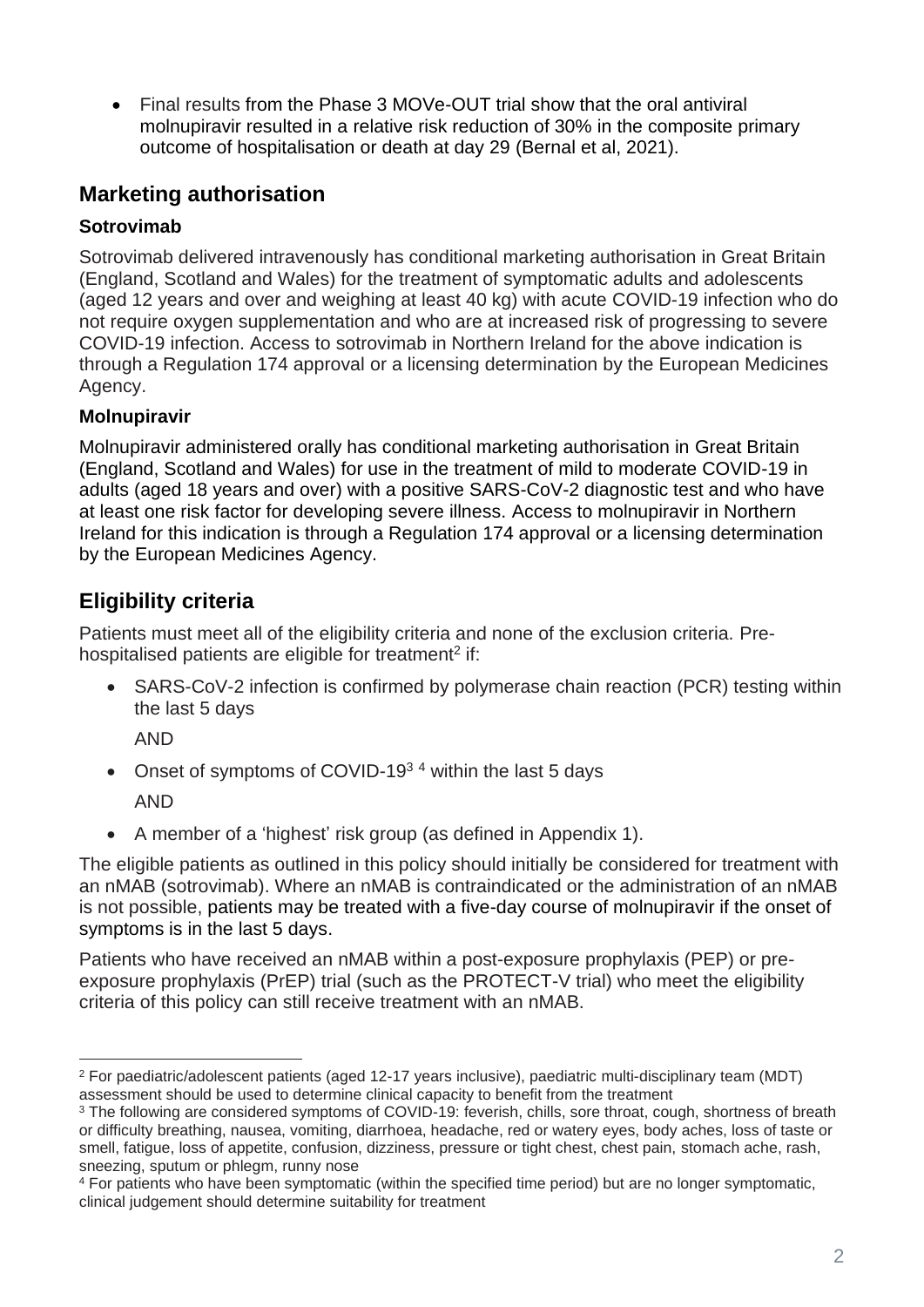### **Exclusion criteria**

Patients are not eligible for nMAB treatment in the community if they meet any of the following:

- The pattern of clinical presentation indicates that there is recovery rather than risk of deterioration from infection
- Require hospitalisation for COVID-19
- New supplemental oxygen requirement specifically for the management of COVID-19 symptoms
- Children weighing less than 40kg
- Children aged under 12 years<sup>5</sup>
- Known hypersensitivity reaction to the active substances or to any of the excipients of sotrovimab as listed in the respective Summary of Product Characteristics

#### **Serology testing**

Where possible, all patients should have samples taken for serology testing against SARS-CoV-2 prior to treatment with an nMAB. However, serology results are **not** a requirement for treatment with nMABs under the criteria specified in this policy.

#### **Cautions**

Please refer to the Summary of Product Characteristics (SmPC) for [sotrovimab](https://www.gov.uk/government/publications/regulatory-approval-of-xevudy-sotrovimab/summary-of-product-characteristics-for-xevudy) and [molnupiravir](https://www.medicines.org.uk/emc/product/13044/smpc#gref) for special warnings and precautions for use.

#### Sotrovimab

Hypersensitivity reactions, including serious and/or life-threatening reactions such as anaphylaxis, have been reported following infusion of sotrovimab. Hypersensitivity reactions typically occur within 24 hours of infusion. Signs and symptoms of these reactions may include nausea, chills, dizziness (or syncope), rash, urticaria and flushing. If signs and symptoms of severe hypersensitivity reactions occur, administration should be discontinued immediately and appropriate treatment and/or supportive care should be initiated.

If mild to moderate hypersensitivity reactions occur, slowing or stopping the infusion along with appropriate supportive care should be considered.

#### Molnupiravir

The most common adverse reactions (≥1% of subjects) reported during treatment and during 14 days after the last dose of molnupiravir were diarrhoea (3%), nausea (2%), dizziness (1%) and headache (1%) all of which were Grade 1 (mild) or Grade 2 (moderate).

#### **COVID-19 vaccines**

Concomitant administration of an nMAB with COVID-19 vaccines has not been studied. Refer to local/national guidelines for vaccine administration and guidance on the risks associated with administration of a SARS-CoV-2 vaccine.

Further information on the timing of COVID-19 vaccination following administration of an nMAB is available at the following sites:

• [Liverpool COVID-19 Interactions \(covid19-druginteractions.org\)](https://www.covid19-druginteractions.org/checker)

<sup>5</sup> Molnupiravir is only licensed for adults aged 18 years and above.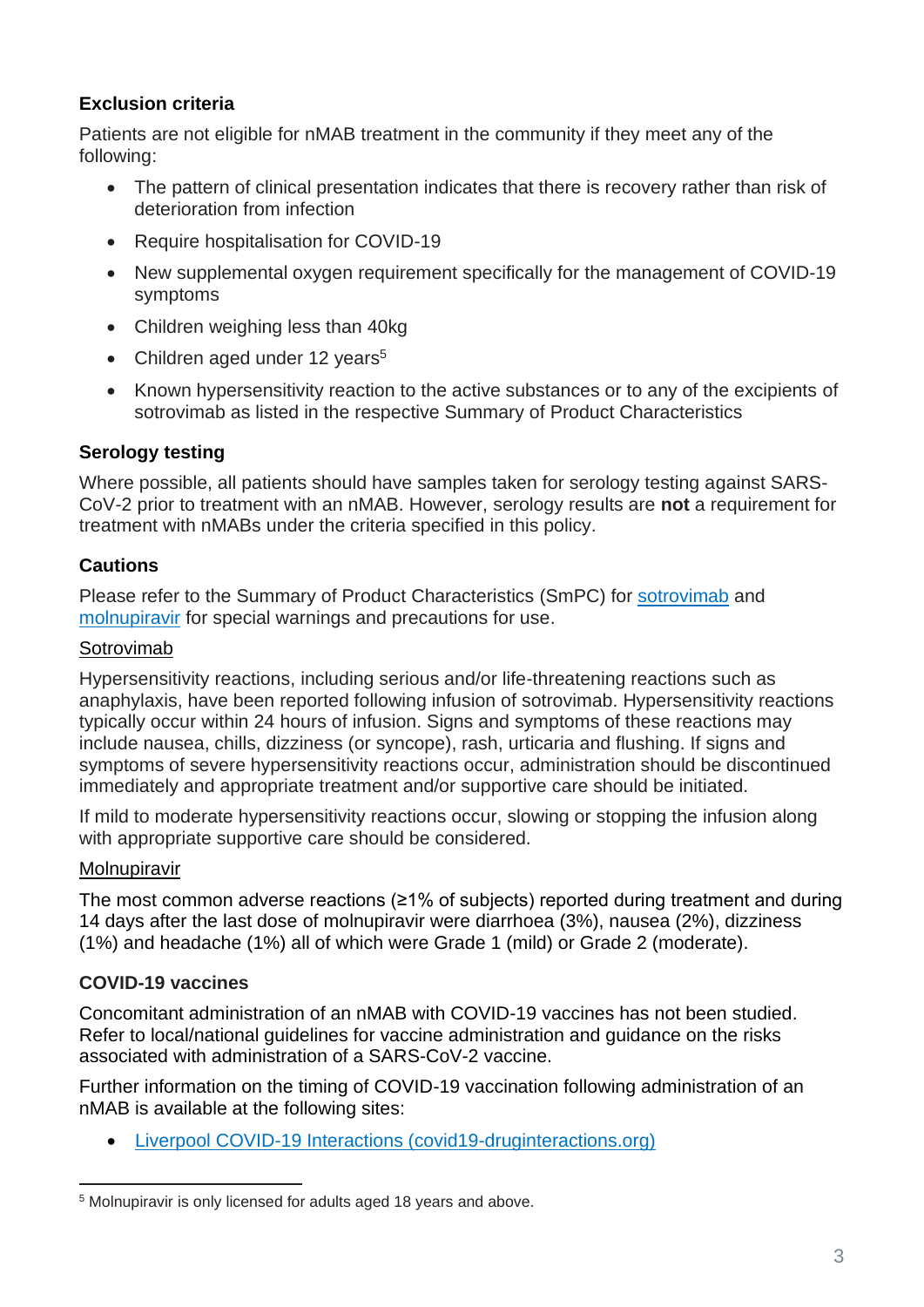• [Interactions information for COVID-19 vaccines –](https://www.sps.nhs.uk/articles/interactions-information-for-covid-19-vaccines/) SPS – Specialist Pharmacy **[Services](https://www.sps.nhs.uk/articles/interactions-information-for-covid-19-vaccines/)** 

#### **Pregnancy and women of childbearing potential**

There are no data from the use of sotrovimab in pregnant women. The SmPC for sotrovimab states that sotrovimab may be used during pregnancy where the expected benefit to the mother justifies the risk to the foetus.

There are no data from the use of molnupiravir in pregnant women. Studies in animals have shown reproductive toxicity. Molnupiravir is **not recommended** during pregnancy. Individuals of childbearing potential should use effective contraception for the duration of treatment and for 4 days after the last dose of molnupiravir. All healthcare professionals are asked to ensure that any patients who receive a COVID antiviral while pregnant are reported to the UK COVID-19 antivirals in pregnancy registry on 0344 892 0909 so that they can be followed up. For more information go to [http://www.uktis.org/.](https://eur01.safelinks.protection.outlook.com/?url=http%3A%2F%2Fwww.uktis.org%2F&data=04%7C01%7CKatherine.Donegan%40mhra.gov.uk%7C9dc4684e290c4e4c287f08d9b1009898%7Ce527ea5c62584cd2a27f8bd237ec4c26%7C0%7C0%7C637735438389588066%7CUnknown%7CTWFpbGZsb3d8eyJWIjoiMC4wLjAwMDAiLCJQIjoiV2luMzIiLCJBTiI6Ik1haWwiLCJXVCI6Mn0%3D%7C3000&sdata=6vUtXmW0Wp2E%2Bjly0GI9Cs7NHa03uUHgdMcgrJMa54s%3D&reserved=0) Clinicians are advised to refer to the SmPC for molnupiravir for more information on use during pregnancy or lactation.

#### **Dose and administration**

#### Sotrovimab

The recommended dose of sotrovimab is 500mg to be administered as a single intravenous infusion<sup>6</sup>. 8mls of sotrovimab (62.5mg/ml) should be added to a 100ml pre-filled infusion bag containing 0.9% sodium chloride and administered over 30 minutes.

Preparation and administration of sotrovimab should be initiated and monitored by a qualified healthcare provider using aseptic technique. Administration should be under conditions where management of severe hypersensitivity reactions, such as anaphylaxis, is possible. Individuals should be monitored post intravenous infusion according to local medical practice.

Refer to the Specialist Pharmacy Services [institutional readiness](https://www.sps.nhs.uk/home/guidance/covid-19-treatments/neutralising-monoclonal-antibodies/sotrovimab-xevudy/) document for further information on the handling, reconstitution and administration of the product.

Sotrovimab should not be infused concomitantly in the same intravenous line with other medication.

#### **Molnupiravir**

The recommended dose of molnupiravir is 800mg (four 200mg capsules) taken orally every 12 hours for 5 days. Treatment must not be extended beyond 5 days. Molnupiravir should be commenced as soon as possible after a diagnosis of COVID-19 has been made and within 5 days of symptom onset.

To reduce the possibility of emerging resistance, patients should be advised to complete the whole course of treatment even if their symptoms improve and/or they feel better.

### **Co-administration**

There is no interaction expected between sotrovimab or molnupiravir with the drugs listed below. For further information please visit the University of Liverpool COVID-19 Drug Interactions website [\(https://www.covid19-druginteractions.org/checker\)](https://www.covid19-druginteractions.org/checker).

#### **Corticosteroids**

<sup>&</sup>lt;sup>6</sup> No dose adjustment is recommended in patients with renal or hepatic impairment.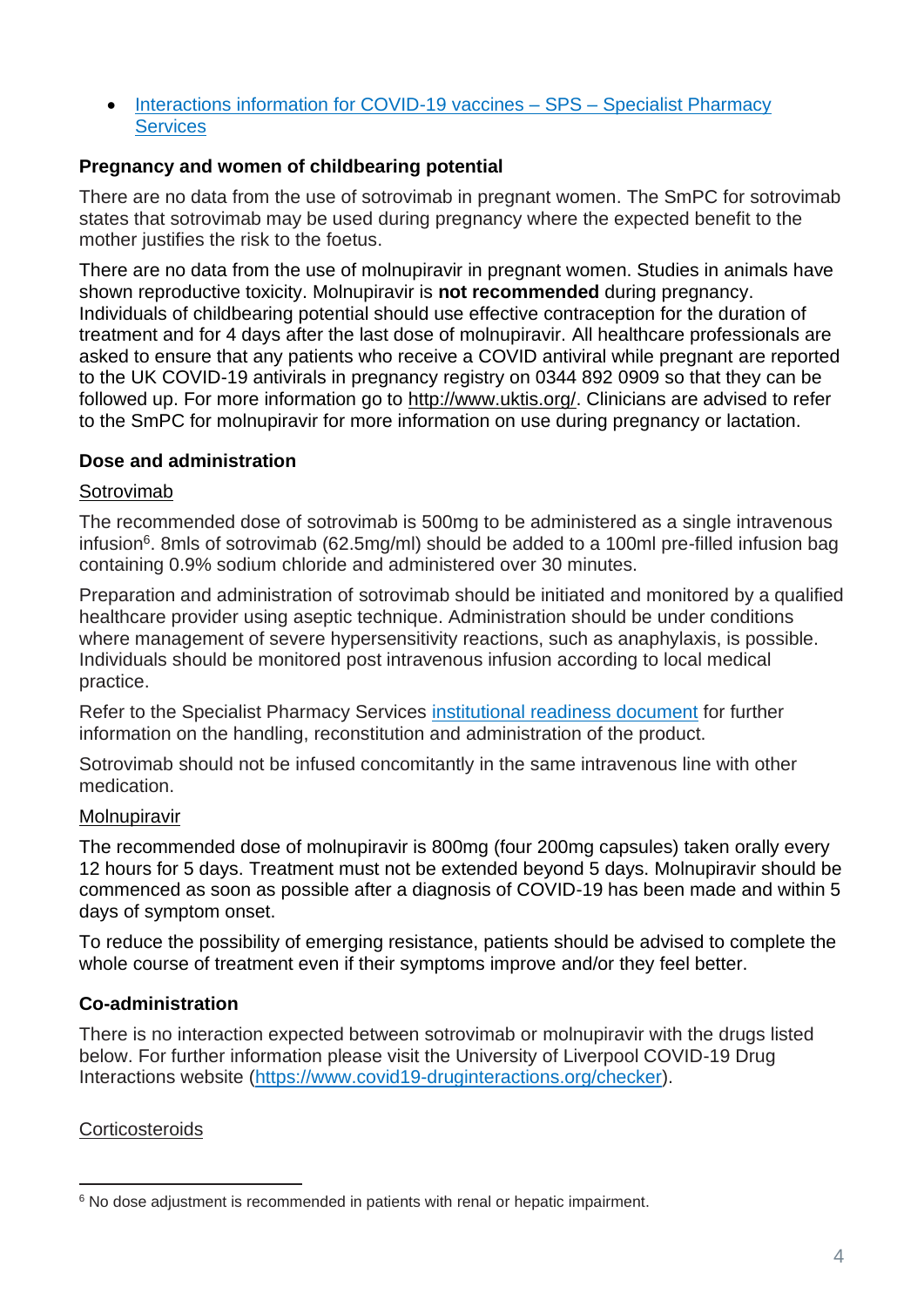Administration of systemic dexamethasone or hydrocortisone is recommended in the management of patients with severe or critical COVID-19. Corticosteroids are not suggested in non-severe COVID-19 disease. Updated WHO guidance on the use of systemic corticosteroids in the management of COVID-19 can be found [here.](https://www.who.int/publications/i/item/WHO-2019-nCoV-Corticosteroids-2020.1) nMABs and antivirals should not be regarded as an alternative to corticosteroids.

#### Remdesivir

The Clinical Commissioning Policy for the use of remdesivir in hospitalised patients with COVID-19 can be found [here.](https://www.england.nhs.uk/coronavirus/wp-content/uploads/sites/52/2020/07/C1322-interim-cc-policy-remdesivir-for-people-hospitalised-with-covid-19-v3.pdf)

#### IL-6 inhibitors

The Clinical Commissioning Policies for the use of IL-6 inhibitors in hospitalised patients with COVID-19 who require supplemental oxygen can be found [here.](https://www.england.nhs.uk/coronavirus/wp-content/uploads/sites/52/2021/02/Interim-clinical-commissioning-policy-IL-6-inhibitors-tocilizumab-or-sarilumab-for-hospitalised-patients-with-.pdf)

### **Safety reporting**

It is vital that any suspected adverse reactions (including congenital malformations and/or neurodevelopmental problems following treatment during pregnancy) are reported directly to the MHRA via the new dedicated COVID-19 Yellow Card reporting site at: [https://coronavirus-yellowcard.mhra.gov.uk/.](https://coronavirus-yellowcard.mhra.gov.uk/)

# **Governance**

### **Data collection requirement**

Provider organisations in England should register all patients using prior approval software (alternative arrangements in Scotland, Wales and Northern Ireland will be communicated) and ensure monitoring arrangements are in place to demonstrate compliance against the criteria as outlined.

Clinicians are also required to ensure that any data collection requirements are met for the purpose of ongoing surveillance, audit and relevant research around the use of nMABs and antivirals (see 'Research' section below).

### **Clinical outcome reporting**

Where available, hospitals managing COVID-19 patients are strongly encouraged to submit data through the ISARIC 4C Clinical Characterisation Protocol (CCP) case report forms (CRFs), as coordinated by the COVID-19 Clinical Information Network (CO-CIN) [\(https://isaric4c.net/protocols/\)](https://isaric4c.net/protocols/).

### **Effective from**

This policy will be in effect from the date of publication.

### **Policy review date**

This is an interim rapid clinical policy statement, which means that the full process of policy production has been abridged: public consultation has not been undertaken. This policy may need amendment and updating if, for instance, new trial data emerges, supply of the drug changes, or a new evidence review is required. A NICE Technology Appraisal or Scottish Medicines Consortium (SMC) Health Technology Assessment or All Wales Medicines Strategy Group (AWMSG) appraisal of nMABs and/or antivirals for COVID-19 would supersede this policy when completed.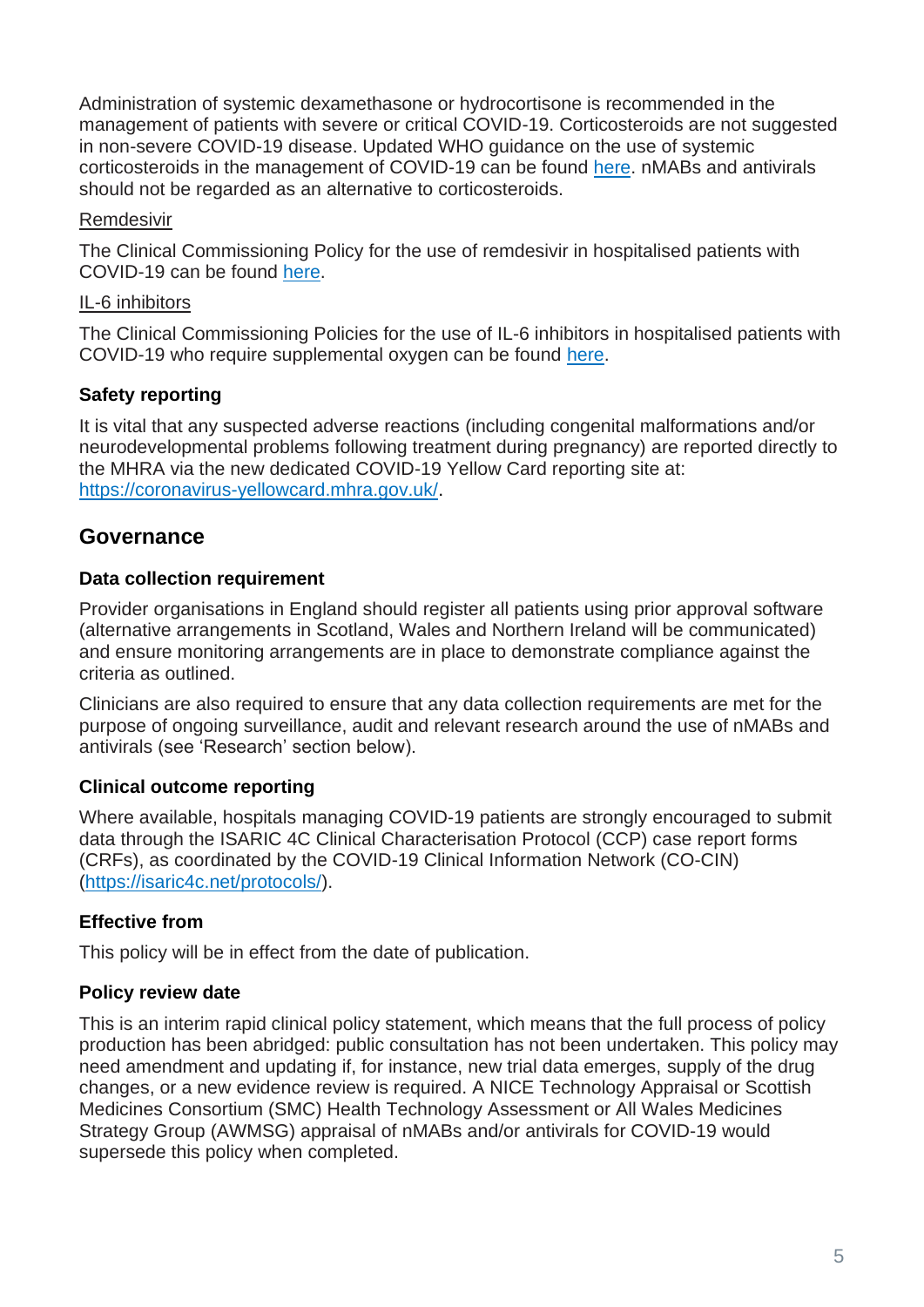This policy will be reviewed, if required, as further data emerge on the population prevalence of the omicron variant and any impact it may have on the efficacy of COVID-19 therapies.

# **Surveillance and service evaluation**

There is an urgent need to generate more evidence and greater understanding around the use of nMABs and antivirals in the treatment of patients with COVID-19. Both surveillance and service evaluation are necessary to gain knowledge around the following: factors of relevance in determining nMAB and antiviral treatment; the impact of nMAB and antiviral treatment in the community and hospital settings on the immune/virologic response and clinical recovery; and the public health sequelae of nMAB and antiviral use, such as generation of new mutations.

Treating clinicians are asked to ensure that all PCR tests undertaken as an inpatient and/or in the community where any patient who is receiving ongoing PCR testing as part of secondary care (for example, through an outpatient clinic) should do this through the hospital laboratory where these samples should be retained for sequencing. Further serial sampling for specific patient groups may be requested as part of UKHSA genomic surveillance purposes, or country specific programmes.

Clinicians must ensure that any additional data collection requirements are met for the purpose of relevant surveillance, audit and evaluation around the use of nMABs and antivirals. It is expected that there will be ongoing monitoring (involving sample collection) of selected patients treated with nMABs and antivirals (led by UKHSA, for instance around the potential generation of new variants), as well as academic research to generate new knowledge around clinical effectiveness and other relevant aspects of public health.

# **Equality statement**

Promoting equality and addressing health inequalities are at the heart of the four nations' values. Throughout the development of the policies and processes cited in this document, we have:

- Given due regard to the need to eliminate discrimination, harassment and victimisation, to advance equality of opportunity, and to foster good relations between people who share a relevant protected characteristic (as cited under the Equality Act 2010 or equivalent equality legislation) and those who do not share it; and
- Given regard to the need to reduce inequalities between patients in access to and outcomes from healthcare services and to ensure services are provided in an integrated way where this might reduce health inequalities.

# **Definitions**

| COVID-19                                   | Refers to the disease caused by the severe acute<br>respiratory syndrome coronavirus-2 (SARS-CoV-2) virus       |
|--------------------------------------------|-----------------------------------------------------------------------------------------------------------------|
| <b>Neutralising monoclonal</b><br>antibody | Synthetic antibodies that bind to a virus and inhibit its<br>ability to infect host cells and replicate         |
| <b>Spike protein</b>                       | The part of the SARS-CoV-2 virus that binds to the host<br>cell, which then facilitates its entry into the cell |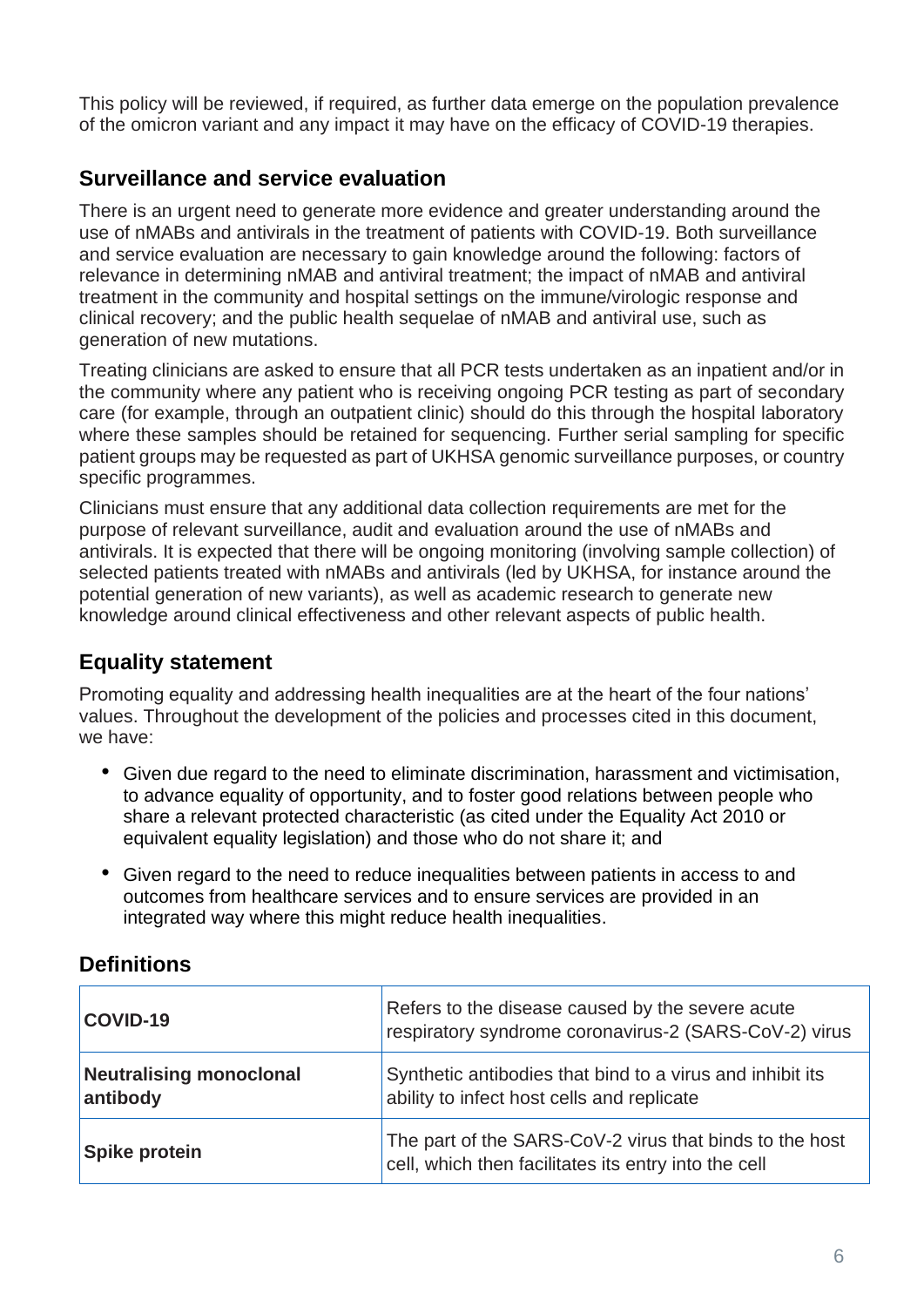# **References**

- 1. Bernal AJ, Gomes da Silva MM, Musungaie DB, et al. Molnupiravir for Oral Treatment of Covid-19 in Non-hopitalised Patients [published online ahead of print, 2021 Dec 16]. N Engl J Med. 2021; 10.1056/NEJMoa2116044. doi: 10.1056/NEJMoa2116044
- 2. Gupta A, Gonzalez-Rojas Y, Juarez E, et al. Early Treatment for Covid-19 with SARS-CoV-2 Neutralizing Antibody Sotrovimab [published online ahead of print, 2021 Oct 27]. N Engl J Med. 2021;10.1056/NEJMoa2107934. doi:10.1056/NEJMoa2107934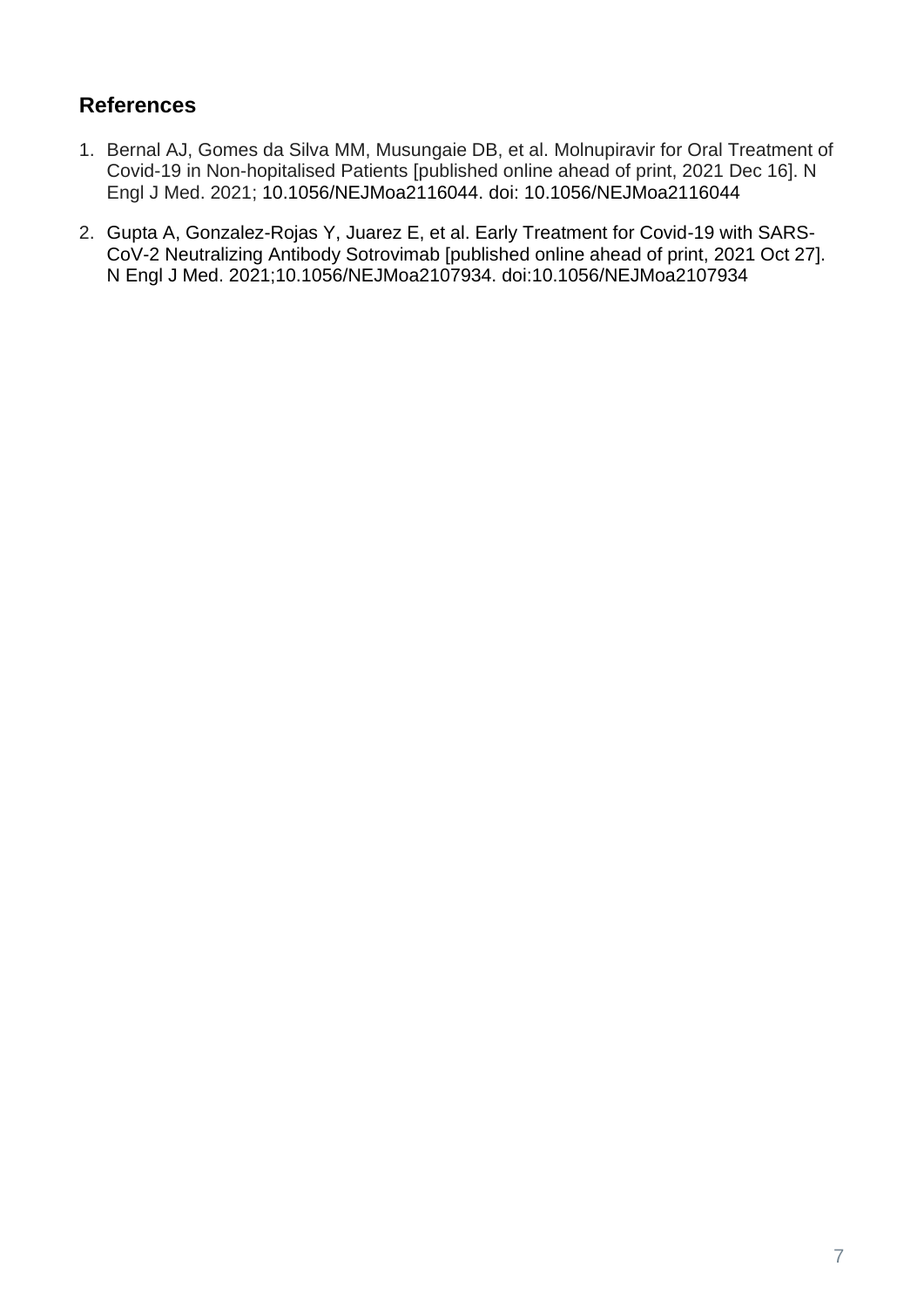# **Appendix 1: Patient cohorts considered at highest risk from COVID-19 and to be prioritised for treatment with nMABs**

| The following patient cohorts were determined by an independent advisory group |
|--------------------------------------------------------------------------------|
| commissioned by the Department of Health and Social Care (DHSC) <sup>7</sup> . |

| <b>Cohort</b>                                                                     | <b>Description</b>                                                                                                                                                                                                                                                                                                                                                                                                                                                                                                                                                                                                                                                                                                                                                                                                                                                                                                                                                                                                                                                                                                                                                                                                                                                                                                                                                                                               |
|-----------------------------------------------------------------------------------|------------------------------------------------------------------------------------------------------------------------------------------------------------------------------------------------------------------------------------------------------------------------------------------------------------------------------------------------------------------------------------------------------------------------------------------------------------------------------------------------------------------------------------------------------------------------------------------------------------------------------------------------------------------------------------------------------------------------------------------------------------------------------------------------------------------------------------------------------------------------------------------------------------------------------------------------------------------------------------------------------------------------------------------------------------------------------------------------------------------------------------------------------------------------------------------------------------------------------------------------------------------------------------------------------------------------------------------------------------------------------------------------------------------|
| Down's syndrome                                                                   | All patients with Down's syndrome                                                                                                                                                                                                                                                                                                                                                                                                                                                                                                                                                                                                                                                                                                                                                                                                                                                                                                                                                                                                                                                                                                                                                                                                                                                                                                                                                                                |
| Patients with a solid cancer                                                      | Active metastatic cancer and active solid cancers<br>$\bullet$<br>(at any stage)<br>All patients receiving chemotherapy within the last 3<br>$\bullet$<br>months<br>Patients receiving group B or C chemotherapy 3-12<br>$\bullet$<br>months prior (see Appendix 2)<br>Patients receiving radiotherapy within the last 6<br>$\bullet$<br>months                                                                                                                                                                                                                                                                                                                                                                                                                                                                                                                                                                                                                                                                                                                                                                                                                                                                                                                                                                                                                                                                  |
| Patients with a haematological<br>diseases and stem cell transplant<br>recipients | Allogeneic haematopoietic stem cell transplant<br>$\bullet$<br>(HSCT) recipients in the last 12 months or active<br>graft vs host disease (GVHD) regardless of time<br>from transplant (including HSCT for non-malignant<br>diseases)<br>Autologous HSCT recipients in the last 12 months<br>$\bullet$<br>(including HSCT for non-malignant diseases)<br>Individuals with haematological malignancies who<br>$\bullet$<br>have<br>received chimaeric antigen receptor (CAR)-T<br>$\circ$<br>cell therapy in the last 24 months, or<br>radiotherapy in the last 6 months<br>$\circ$<br>Individuals with haematological malignancies<br>$\bullet$<br>receiving systemic anti-cancer treatment (SACT)<br>within the last 12 months except patients with<br>chronic phase chronic myeloid leukaemia (CML) in<br>molecular response or first or second line tyrosine<br>kinase inhibitors (TKI).<br>All patients with myeloma (excluding MGUS) or<br>chronic B-cell lymphoproliferative disorders (e.g.<br>chronic lymphocytic leukaemia, follicular lymphoma)<br>or myelodysplastic syndrome (MDS) who do not fit<br>the criteria above.<br>All patients with sickle cell disease.<br>$\bullet$<br>Individuals with non-malignant haematological<br>$\bullet$<br>disorder (e.g. aplastic anaemia or paroxysmal<br>nocturnal haemoglobinuria) receiving B-cell<br>depleting systemic treatment (e.g. anti-CD20, anti- |

<sup>7</sup> For paediatric/adolescent patients (aged 12-17 years inclusive), paediatric multi-disciplinary team (MDT) assessment should be used to determine clinical capacity to benefit from the treatment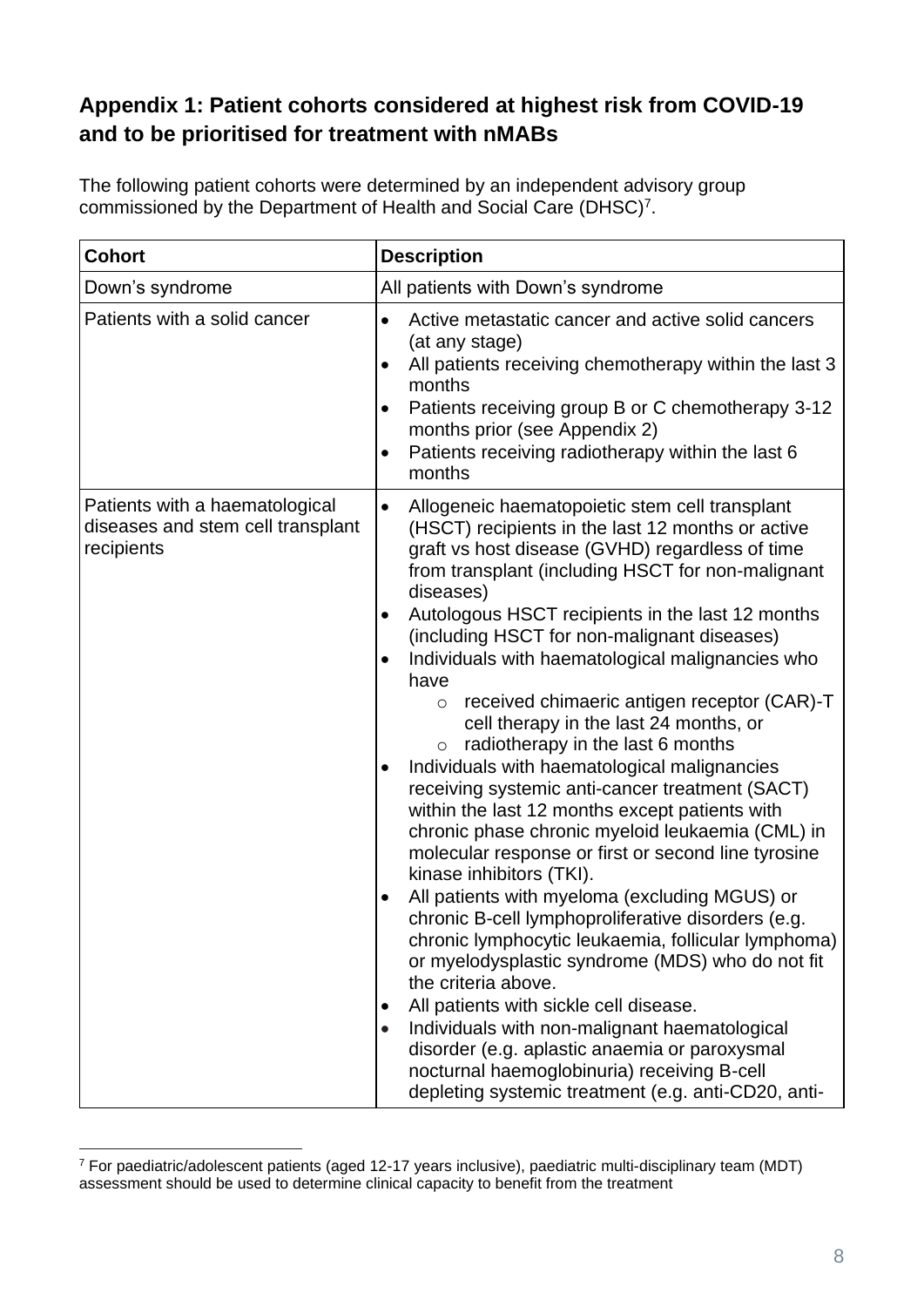|                                                                | thymocyte globulin [ATG] and alemtzumab) within<br>the last 12 months.                                                                                                                                                                                                                                                                                                                                                                                                                                                                                                                                                                                                                                                                      |
|----------------------------------------------------------------|---------------------------------------------------------------------------------------------------------------------------------------------------------------------------------------------------------------------------------------------------------------------------------------------------------------------------------------------------------------------------------------------------------------------------------------------------------------------------------------------------------------------------------------------------------------------------------------------------------------------------------------------------------------------------------------------------------------------------------------------|
| Patients with renal disease                                    | Renal transplant recipients (including those with<br>٠<br>failed transplants within the past 12 months),<br>particularly those who:<br>Received B cell depleting therapy within the<br>$\circ$<br>past 12 months (including alemtuzumab,<br>rituximab [anti-CD20], anti-thymocyte<br>globulin)<br>Have an additional substantial risk factor<br>$\circ$<br>which would in isolation make them eligible<br>for nMABs or oral antivirals<br>Not been vaccinated prior to transplantation<br>$\circ$<br>Non-transplant patients who have received a<br>$\bullet$<br>comparable level of immunosuppression<br>Patients with chronic kidney stage (CKD) 4 or 5 (an<br>$\bullet$<br>eGFR less than 30 ml/min/1.73m2) without<br>immunosuppression |
| Patients with liver disease                                    | Patients with cirrhosis Child's-Pugh class B and C<br>$\bullet$<br>(decompensated liver disease).<br>Patients with a liver transplant<br>٠<br>Liver patients on immune suppressive therapy<br>$\bullet$<br>(including patients with and without liver cirrhosis)<br>Patients with cirrhosis Child's-Pugh class A who are<br>$\bullet$<br>not on immune suppressive therapy (compensated<br>liver disease)                                                                                                                                                                                                                                                                                                                                   |
| Patients with immune-mediated<br>inflammatory disorders (IMID) | IMID treated with rituximab or other B cell depleting<br>$\bullet$<br>therapy in the last 12 months<br>IMID with active/unstable disease on<br>$\bullet$<br>corticosteroids, cyclophosphamide, tacrolimus,<br>cyclosporin or mycophenolate.<br>IMID with stable disease on either corticosteroids,<br>$\bullet$<br>cyclophosphamide, tacrolimus, cyclosporin or<br>mycophenolate.<br>IMID patients with active/unstable disease including<br>$\bullet$<br>those on biological monotherapy and on<br>combination biologicals with thiopurine or<br>methotrexate                                                                                                                                                                              |
| Primary immune deficiencies                                    | Common variable immunodeficiency (CVID)<br>$\bullet$<br>Undefined primary antibody deficiency on<br>$\bullet$<br>immunoglobulin (or eligible for Ig)<br>Hyper-IgM syndromes<br>$\bullet$<br>Good's syndrome (thymoma plus B-cell deficiency)<br>$\bullet$<br>Severe Combined Immunodeficiency (SCID)<br>$\bullet$<br>Autoimmune polyglandular syndromes/autoimmune<br>polyendocrinopathy, candidiasis, ectodermal<br>dystrophy (APECED syndrome)                                                                                                                                                                                                                                                                                            |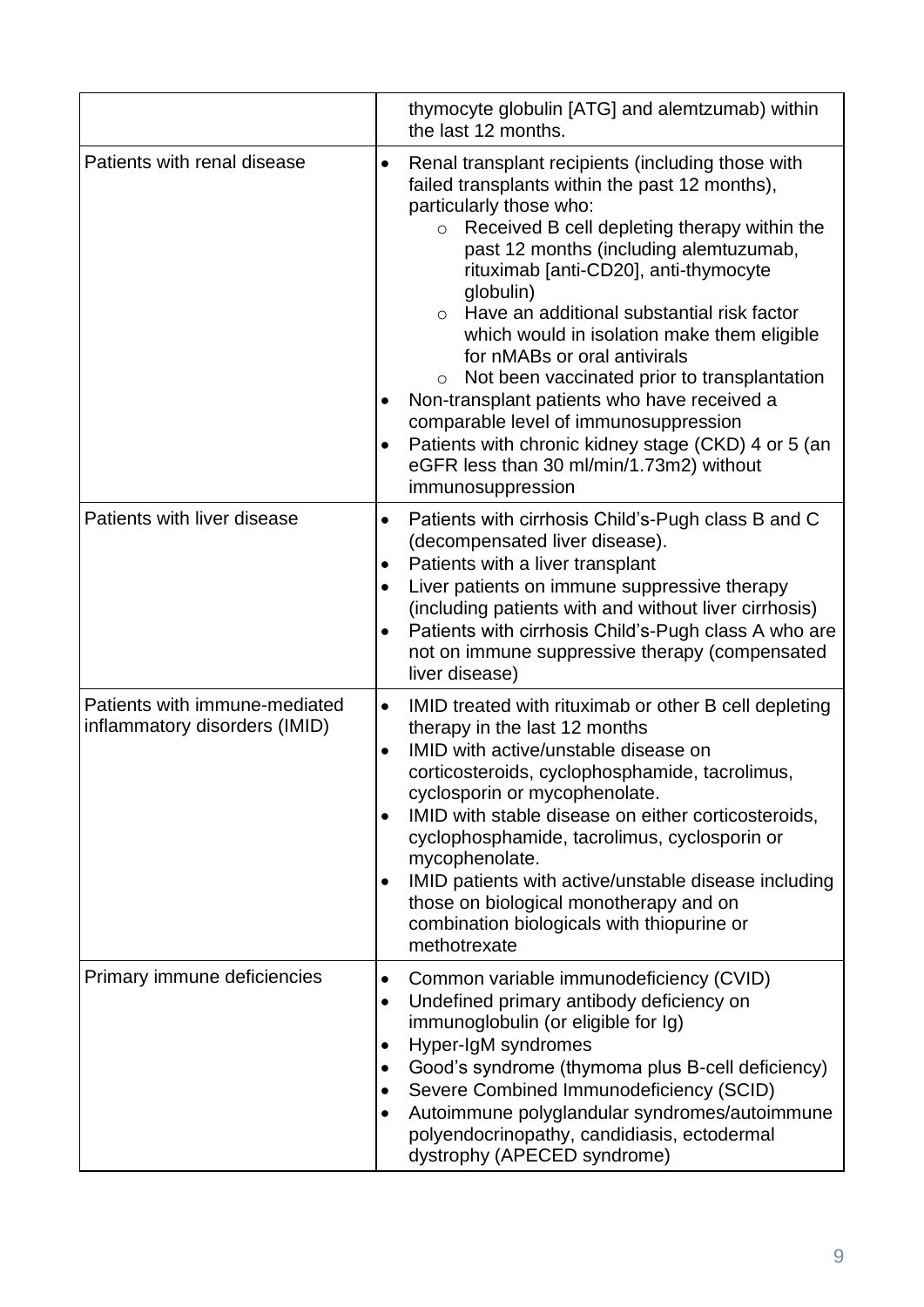|                                   | Primary immunodeficiency associated with impaired<br>$\bullet$<br>type I interferon signalling<br>X-linked agammaglobulinaemia (and other primary<br>agammaglobulinaemias)                                                                                                                                                                                                                                                       |
|-----------------------------------|----------------------------------------------------------------------------------------------------------------------------------------------------------------------------------------------------------------------------------------------------------------------------------------------------------------------------------------------------------------------------------------------------------------------------------|
| <b>HIV/AIDS</b>                   | Patients with high levels of immune suppression,<br>have uncontrolled/untreated HIV (high viral load) or<br>present acutely with an AIDS defining diagnosis<br>On treatment for HIV with CD4 <350 cells/mm3 and<br>$\bullet$<br>stable on HIV treatment or CD4>350 cells/mm3 and<br>additional risk factors (e.g. age, diabetes, obesity,<br>cardiovascular, liver or renal disease, homeless,<br>those with alcohol-dependence) |
| Solid organ transplant recipients | All recipients of solid organ transplants not otherwise<br>specified above                                                                                                                                                                                                                                                                                                                                                       |
| Rare neurological conditions      | Multiple sclerosis<br>Motor neurone disease<br>$\bullet$<br>Myasthenia gravis<br>Huntington's disease                                                                                                                                                                                                                                                                                                                            |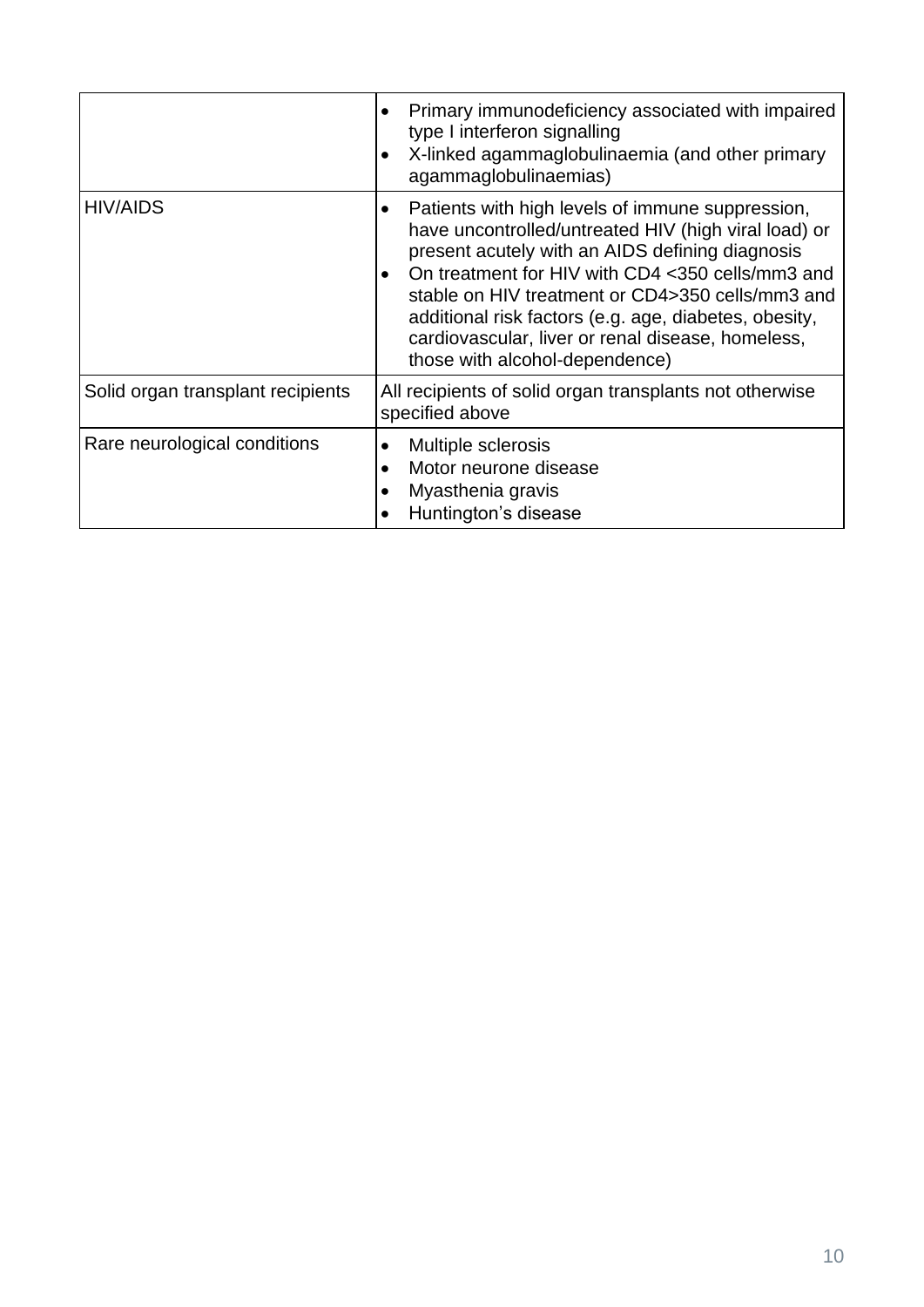# **Appendix 2: Chemotherapy agents (Groups B and C)**

Patients currently on or who have received the following chemotherapy regimens (Groups B and C in the table below) in the last 12 months and are considered to be at higher risk of Grade 3/4 febrile neutropenia or lymphopenia.

|           | <b>Group B</b>                                                                 | <b>Group C</b>                                |
|-----------|--------------------------------------------------------------------------------|-----------------------------------------------|
|           | 10-50% risk of grade 3/4 febrile                                               | >50% risk of grade 3/4 febrile neutropenia    |
|           | neutropenia or lymphopenia                                                     | or lymphopenia                                |
| $\bullet$ | Etoposide based regimens                                                       | All acute myeloid leukaemia/acute lymphocytic |
| $\bullet$ | <b>CMF</b>                                                                     | regimens                                      |
| $\bullet$ | Irinotecan and Oxaliplatin based regimens                                      | Bleomycin, etoposide and platinum             |
| $\bullet$ | Cabazitaxel                                                                    | Highly immunosuppressive chemotherapy         |
| $\bullet$ | Gemcitabine                                                                    | (e.g. FluDAP, high dose Methotrexate &        |
| $\bullet$ | Chlorambucil                                                                   | Cytarabine)                                   |
| $\bullet$ | Temozolomide                                                                   | <b>Trifluradine/ Tipiracil</b>                |
| $\bullet$ | Daratumumab                                                                    | KTE-X19                                       |
| $\bullet$ | Rituximab                                                                      | Gilteritinib                                  |
| $\bullet$ | Obinutuzumab                                                                   |                                               |
| $\bullet$ | Pentostatin                                                                    |                                               |
| $\bullet$ | Proteosome inhibitors                                                          |                                               |
| $\bullet$ | <b>IMIDs</b>                                                                   |                                               |
| $\bullet$ | PI3Kinase inhibitors                                                           |                                               |
| $\bullet$ | <b>BTK</b> inhibitors                                                          |                                               |
| $\bullet$ | <b>JAK</b> inhibitors                                                          |                                               |
| $\bullet$ | Venetoclax                                                                     |                                               |
| $\bullet$ | Trastuzumab-emtansine                                                          |                                               |
| $\bullet$ | Anthracycline-based regimens                                                   |                                               |
| $\bullet$ | Fluorouracil, epirubicin and cyclophosphamide                                  |                                               |
|           | (FEC)                                                                          |                                               |
| $\bullet$ | Methotrexate, vinblastine,                                                     |                                               |
|           | adriamycin/doxorubicin, cisplatin (MVAC)<br>Adriamycin/doxorubicin, bleomycin, |                                               |
| $\bullet$ | vinblastine, dacarbazine (ABVD)                                                |                                               |
| $\bullet$ | Cyclophosphamide, doxorubicin, vincristine,                                    |                                               |
|           | prednisolone (CHOP)                                                            |                                               |
| $\bullet$ | Bleomycin, etoposide, doxorubicin,                                             |                                               |
|           | cyclophosphamide, vincristine, procarbazine                                    |                                               |
|           | and prednisolone (BEACOPP)                                                     |                                               |
|           | Liposomal doxorubicin                                                          |                                               |
|           | Taxane - 3-weekly                                                              |                                               |
| $\bullet$ | Nab-paclitaxel                                                                 |                                               |
| $\bullet$ | Carboplatin-based regimens                                                     |                                               |
|           | Ifosphamide-based regimens                                                     |                                               |
| $\bullet$ | <b>Bendamustine</b>                                                            |                                               |
| $\bullet$ | Cladrabine                                                                     |                                               |
|           | Topotecan<br>Cyclophosphamide/Fludarabine combinations                         |                                               |
| $\bullet$ | Ifosphamide, carboplatin, etoposide (ICE)                                      |                                               |
| $\bullet$ | Gemcitabine, dexamethasone, cisplatin (GDP)                                    |                                               |
|           | Isatuximab                                                                     |                                               |
|           | Polatuzumab                                                                    |                                               |
|           | Acalabrutinib                                                                  |                                               |